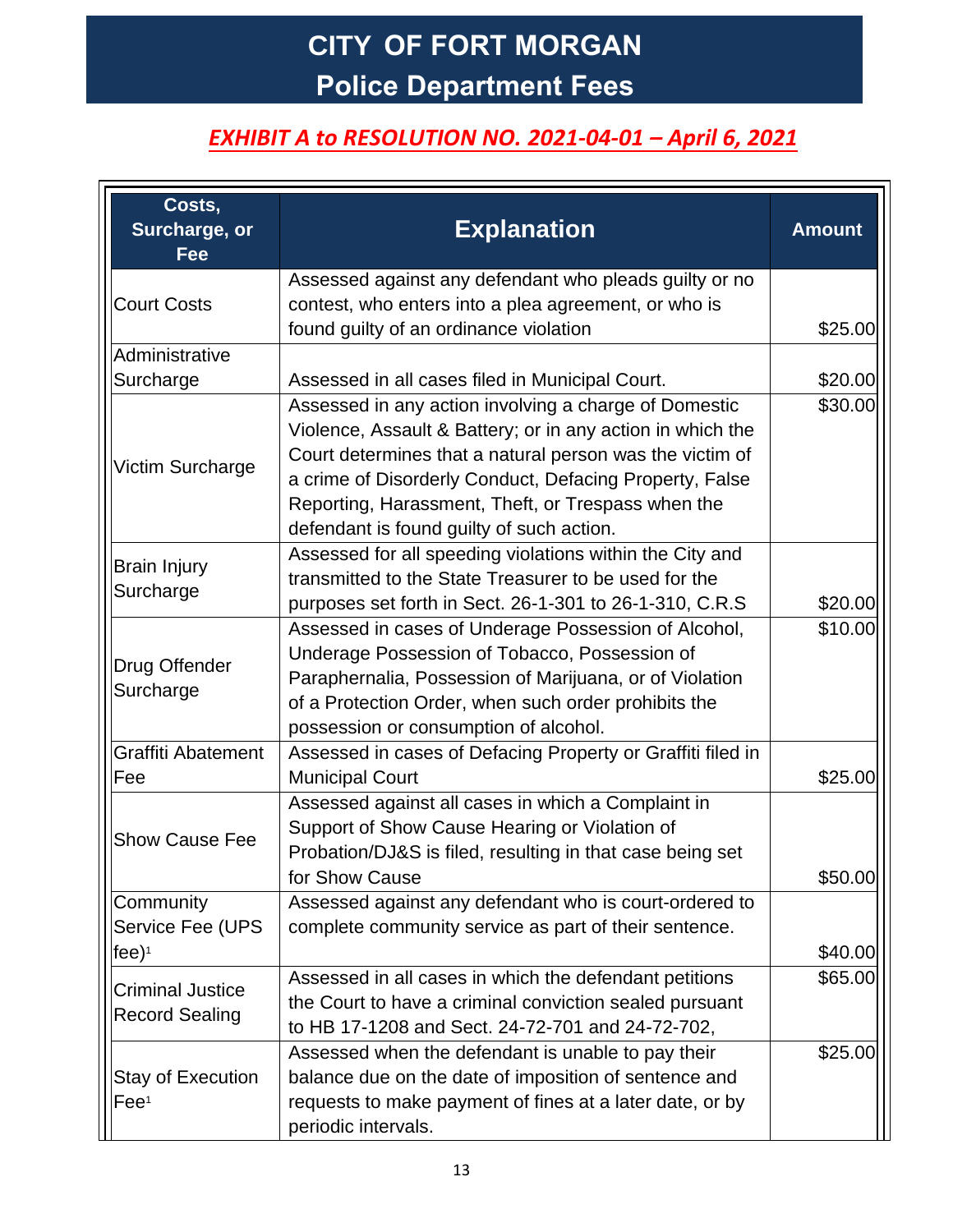| <b>Warrant Fee</b>                           | Assessed when a warrant is issued, compelling the<br>defendant's appearance before the Court.         | \$30.00     |
|----------------------------------------------|-------------------------------------------------------------------------------------------------------|-------------|
| <b>Court Security Fee</b>                    | Assessed in any action involving an appearance by the<br>defendant before the Court.                  | \$15.00     |
| <b>Court Appointed</b><br><b>Counsel Fee</b> | Assessed upon disposition of a case when court<br>appointed counsel has been provided to a defendant. | \$25.00     |
|                                              | Assessed when a defendant is placed on supervised                                                     |             |
| Supervised                                   | probation as a condition of their sentence                                                            | To be       |
| <b>Probation Fee</b>                         |                                                                                                       | assessed    |
|                                              |                                                                                                       | by provider |
| Unsupervised                                 | Assessed when a defendant is placed on unsupervised                                                   | \$25.00     |
| <b>Probation Fee</b>                         | probation as a condition of their sentence.                                                           |             |
| <b>Extension of</b>                          | Assessed when a stay of execution or a probation term is                                              | \$25.00     |
| <b>Services Fee</b>                          | extended upon the defendant's request.                                                                |             |
| <b>Jury Demand Fee</b>                       | Assessed when a defendant requests a trial by jury                                                    |             |
|                                              |                                                                                                       | \$25.00     |
|                                              | Jurors attending before the Municipal Court as                                                        |             |
| Juror Fee                                    | summoned shall be paid the sum of \$6.00 per day for                                                  |             |
|                                              | actual jury service and \$3.00 per day on the jury panel                                              | \$6.00/     |
|                                              | alone.                                                                                                | \$3.00      |
|                                              | Assessed per subpoena upon the defense's request to                                                   |             |
|                                              | have subpoenas issued and/or served; Witnesses                                                        |             |
| <b>Witness Fee</b>                           | subpoenaed to appear before the court and who make a                                                  |             |
|                                              | claim in writing at the time of their appearance shall be                                             |             |
|                                              | entitled to receive \$3.00 for each session of court                                                  |             |
|                                              | attended under subpoena;                                                                              | \$3.00      |
| <b>Service Fee</b>                           | Assessed for service of each subpoena requested by the                                                |             |
|                                              | defendant.                                                                                            | \$7.50      |
|                                              | Copy of Municipal Court proceedings provided to                                                       | \$35.00     |
| <b>DVD Copies</b>                            | Defendants for purpose of appeal pursuant to CJD 2005-                                                |             |
|                                              | 03                                                                                                    |             |
|                                              | \$60 deposit paid directly to the Municipal Court. The total                                          |             |
|                                              | amount of this fee is contingent on the length of the                                                 |             |
| Preparation of                               | proceeding. A \$20 per hour fee will be added if the time                                             |             |
| Transcripts                                  | to transcribe is greater than three hours. If the cost of                                             |             |
|                                              | the transcript exceeds the \$60 deposit, the balance of                                               |             |
|                                              | the fee will need to be paid prior to the certification of the                                        |             |
|                                              | record to the appellate court by the clerk                                                            |             |
|                                              | Assessed to the defendant to cover the costs charged for                                              | Actual      |
| <b>Costs of Care</b>                         | providing room, board, clothing, medical care, and other                                              | calculated  |
|                                              | normal living expenses for an offender confined to a jail                                             | costs       |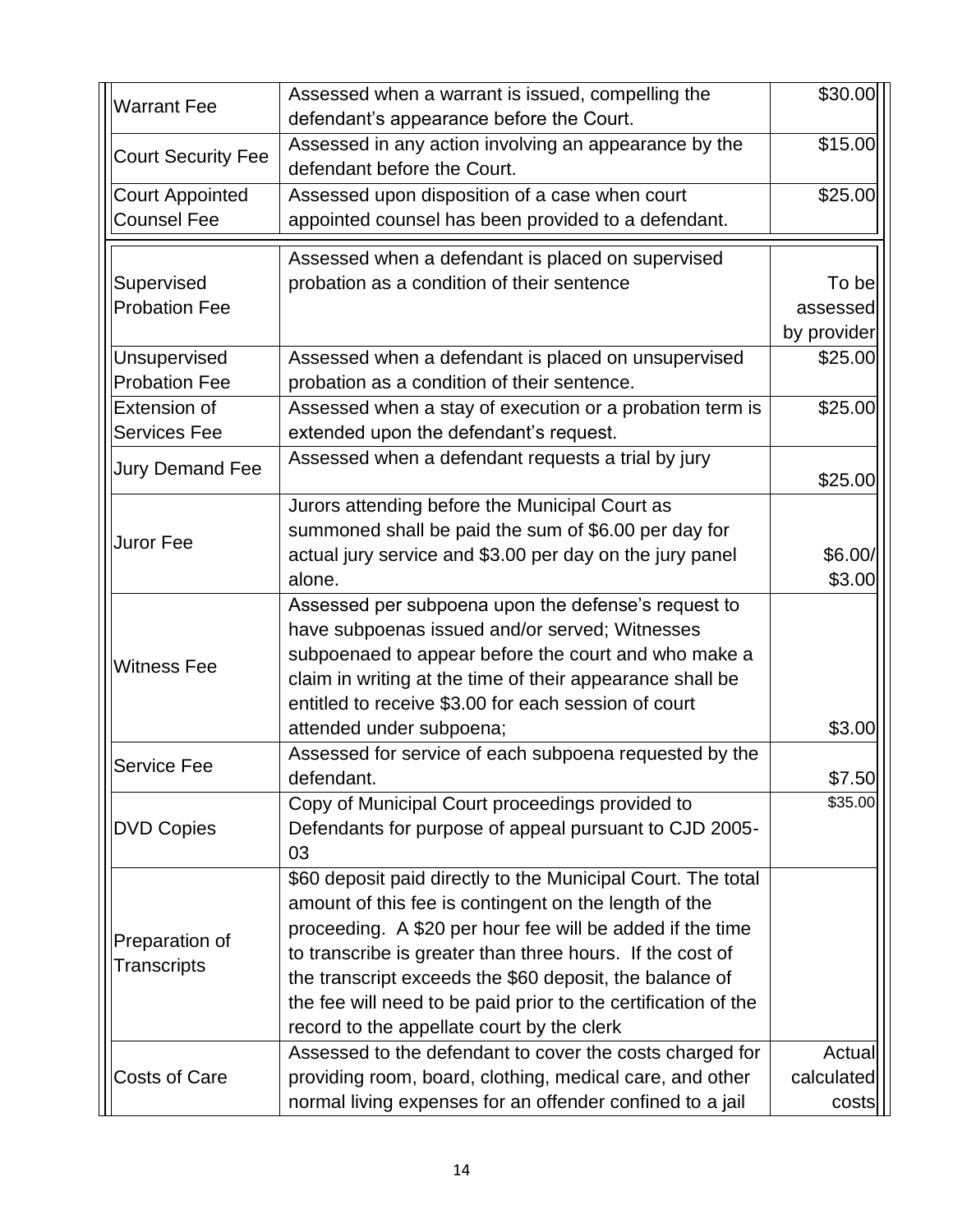|                 | or home detention program, or the cost of supervision of<br>probation. |            |
|-----------------|------------------------------------------------------------------------|------------|
|                 |                                                                        |            |
| Costs of        | Assessed to the defendant to cover costs of prosecuting                | Actual     |
| Prosecution     | the case. May include any fees for copies, service of                  | calculated |
|                 | subpoenas, fees for interpreters used during trials.                   | costs      |
| Unpaid fines,   | All unpaid fines, restitution, and court costs may be sent             | Not to     |
| restitution and | to a private collection agency. Additional collection costs            | exceed     |
|                 | and fees shall not exceed an additional twenty-five                    | 25%        |
| court costs     | percent (25%) of the outstanding balance due.                          |            |

## ▪ **POLICE DEPARTMENT**

| <b>Fees</b>                                             |                                   |
|---------------------------------------------------------|-----------------------------------|
| <b>Certified VIN Inspections</b>                        | \$50.00                           |
| <b>Regular VIN Inspections</b>                          | \$15.00                           |
| <b>Bicycle License Fees</b>                             | \$1.00                            |
| Sex offender (Registration Fee)                         | \$25.00                           |
| False alarms (after six)                                | \$50.00 each                      |
| <b>Accident Report</b>                                  | No Charge                         |
| <b>Certified Copy of Report</b>                         | \$1.25 per report (In addition to |
|                                                         | regular report fees)              |
| Copy of audio/video records                             | \$10.00 per CD/DVD                |
| Copy of pictures – records (printed or developing fees) | \$0.25 per photo                  |
| <b>Police Report</b>                                    | \$1.00 per report (if 12 pages)   |
|                                                         | or less)                          |
|                                                         | \$3.00 per report (if more than   |
|                                                         | 12 pages)                         |
| Redaction/Extended Research and/or Retrieval            | Reasonable fees, not to           |
|                                                         | exceed actual costs, for          |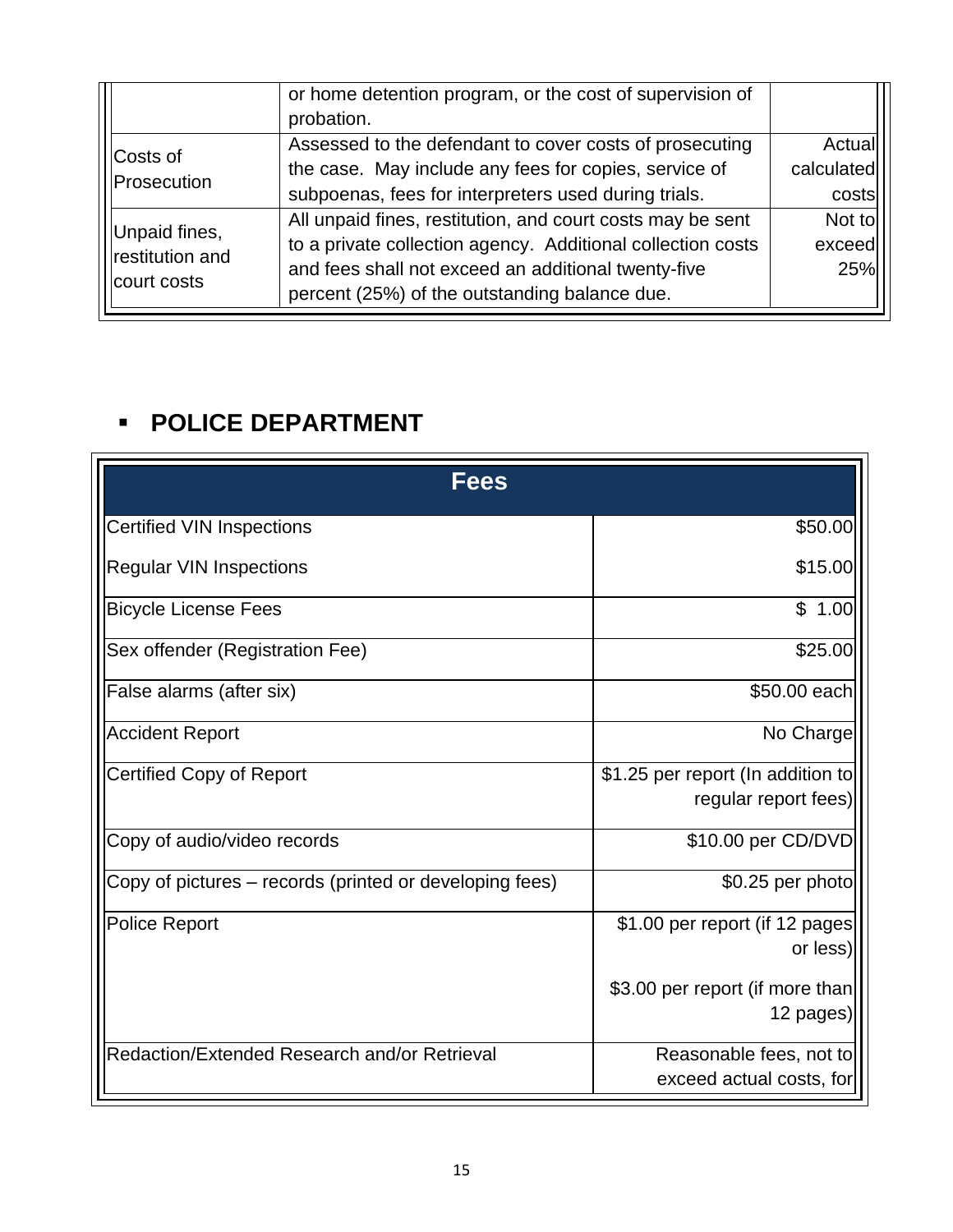|                                                   | search, retrieval, and        |
|---------------------------------------------------|-------------------------------|
|                                                   | redaction of records          |
| <b>Fax Fee</b>                                    | $$1.00$ /page                 |
| Postage & Packaging                               | Actual cost to City           |
| Copy Charge                                       | \$.25/page-Black and white    |
|                                                   | copies beyond the first 5     |
|                                                   | pages included in the initial |
|                                                   | feel                          |
| Background check for individual                   | \$15.00 each check            |
| Pet Animal License Fees (Annual - must renew each | Spayed/Neutered               |
| year by Jan. 1)                                   | Animals - \$15                |
|                                                   | Intact Animals - \$30         |
|                                                   | Animals under                 |
|                                                   | 1 year of age - \$15          |
|                                                   | Senior Citizen License Fee -  |
|                                                   | \$5 for any animal            |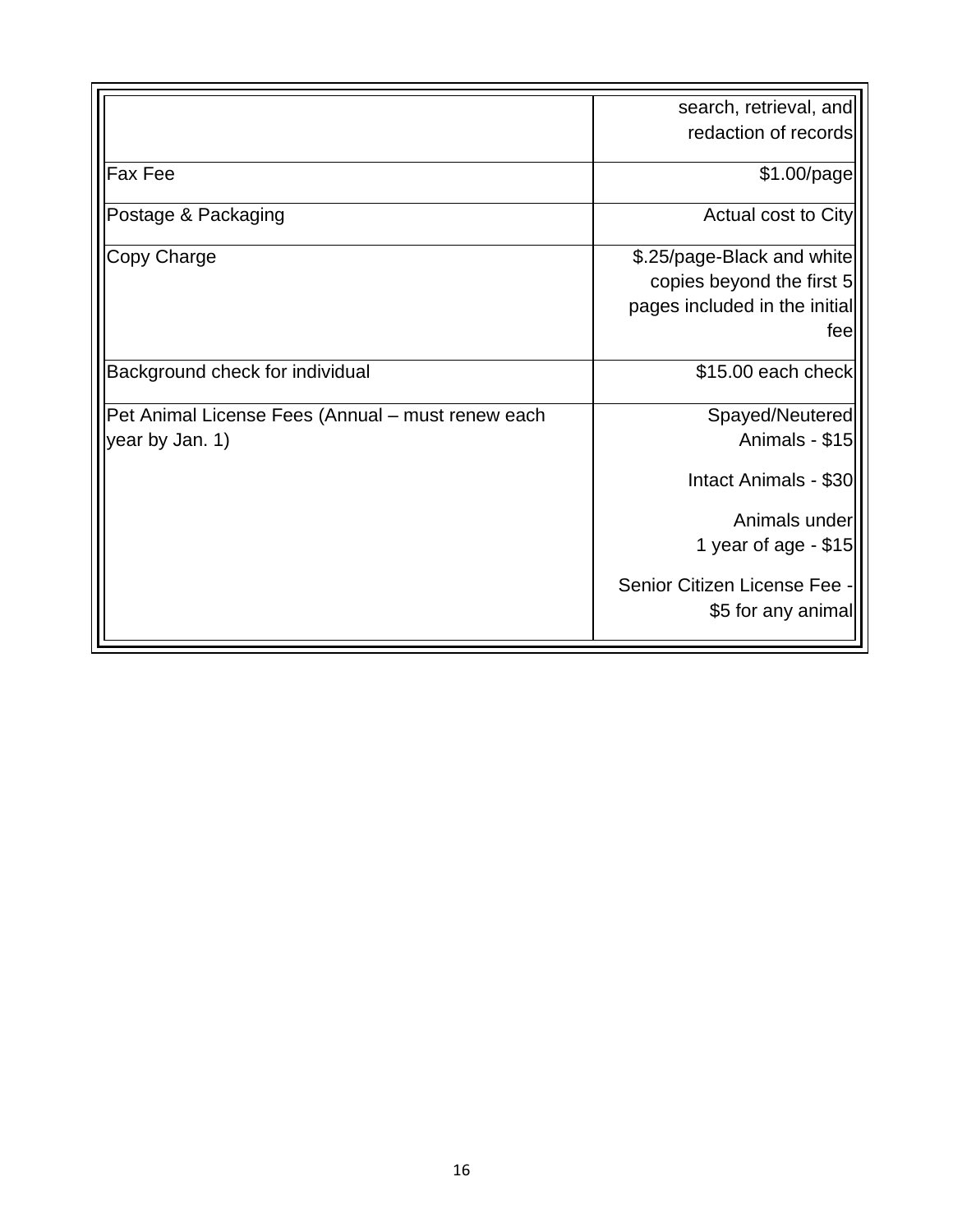| <b>MTC</b>    |                                                                   | <b>FMPD</b> |
|---------------|-------------------------------------------------------------------|-------------|
| <b>Number</b> | <b>Explanation</b>                                                | <b>Fine</b> |
| 106(1)        |                                                                   |             |
|               | Gross Weight of Vehicle Exceeded Posted Maximum Load Limit        | \$60.00     |
| 106(3)        | Drove (Truck/Commercial Vehicle) Where Prohibited                 | \$60.00     |
| 107           | Disregarded (Lawful Order/Direction) of Police Officer            | \$75.00     |
| 109(1)        | Motorized Bicycle Rider Failed to Obey Provisions of Model        |             |
|               | Traffic Code(State Violation, i.e., Failed to Signal or Speeding) | \$40.00     |
| $109(2-6)$    | Rode Motorized Bicycle in an Improper Manner (Specify the         |             |
|               | Violation)                                                        | \$40.00     |
| 109(8)        | (Rode/Lead) Animal on Wrong Side of Highway                       | \$30.00     |
| 109(9)        | Used (Skis/Sled/Skates/Coaster/Toy Vehicle/etc.) on Highway       |             |
|               |                                                                   | \$35.00     |
| 109(11)       | Failed to Use Bicycle Path When Directed by Official Signs        | \$30.00     |
| 109(11)       | Motorized Bicycle Failed to Use Bicycle Path When Directed By     |             |
|               | <b>Official Signs</b>                                             | \$30.00     |
| 109(12)       | (Parent/Guardian) Knowingly Permitted Child to Violate Section    |             |
|               | 109                                                               | \$50.00     |
| 109(13)       | Low speed scooter, animals, skis, skates, and to vehicles on      | \$40.00     |
|               | roadway except 6.5                                                |             |
| 109.(6.5)     | Low speed scooter, Under 18 not wearing approved protective       | \$100.00    |
|               | helmet on roadway                                                 |             |
| 109.5         | Low speed electric vehicle                                        | \$30.00     |
| 109.6         | Class B low speed electric vehicles                               | \$30.00     |
|               |                                                                   |             |
| 116           | Restrictions on minor drivers                                     | \$50.00     |
|               |                                                                   |             |
| 117           | Personal mobility devices                                         | \$30.00     |
|               | <b>Equipment</b>                                                  |             |
|               |                                                                   |             |
| 201(1)        | Number of Persons in Front Seat of Vehicle Obstructed Vision      |             |
|               |                                                                   | \$50.00     |
| 201(1)        | Number of Persons in Front Seat of Vehicle Interfered With        |             |
|               | <b>Driver</b>                                                     | \$50.00     |
| 201(2)        | Driver of Vehicle Allowed Passenger to Ride in an Unsafe          |             |
|               | Manner                                                            | \$80.00     |
| 201(3)        | <b>Television Visible to Vehicle Operator</b>                     | \$50.00     |
| 201(4)        | Drivers Vision Obstructed Through Required Glass                  | \$50.00     |
| 201(5)        | Passenger in Vehicle (Interfered With/Obstructed Vision of)       |             |
|               | <b>Driver</b>                                                     |             |
|               |                                                                   | \$50.00     |
| 201(5)        | Driver of Vehicle Allowed Passenger to Interfere with Driving     | \$50.00     |
| 201(6)        | Person (Hung On/Attached Himself) to the Outside of Vehicle       |             |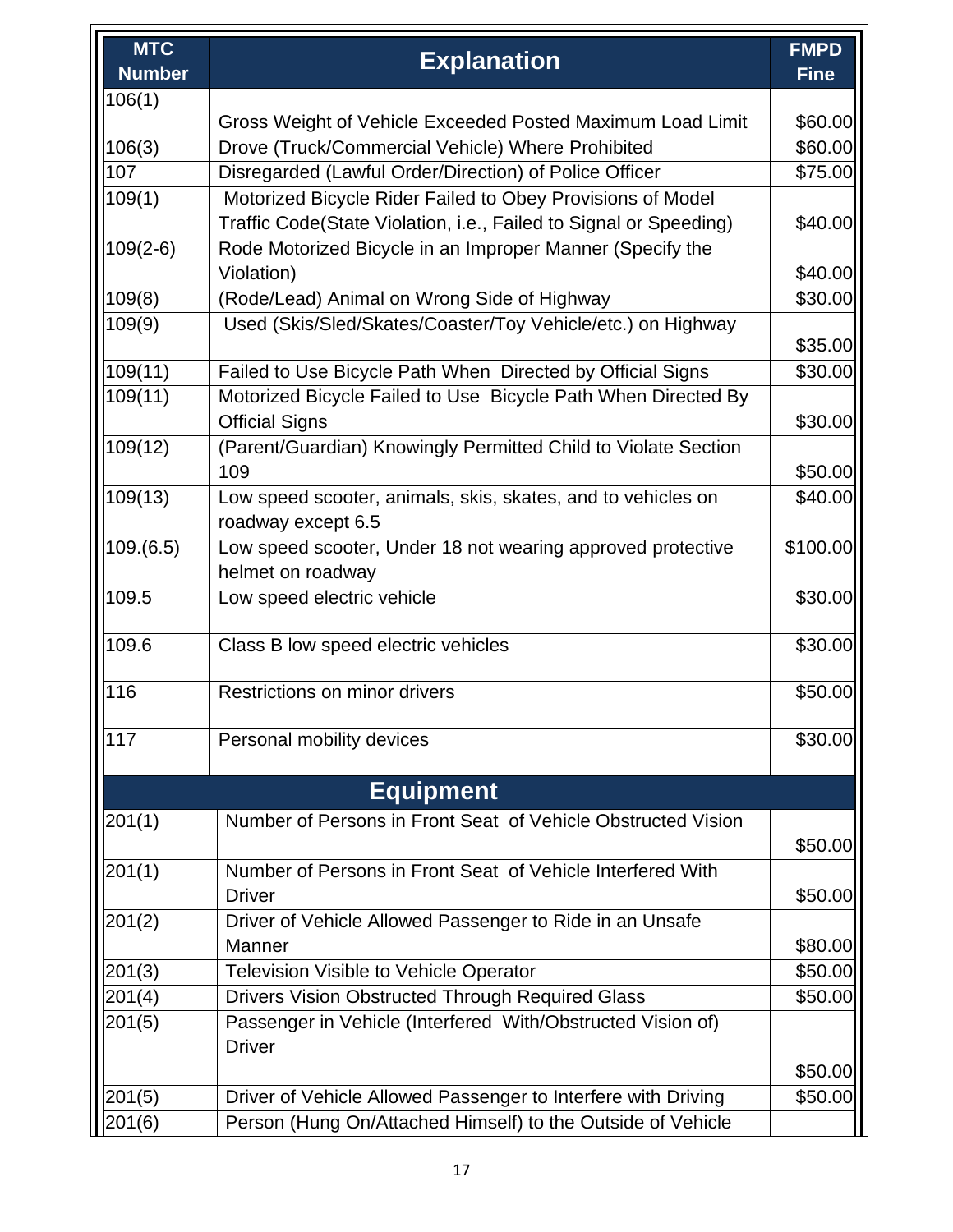|             |                                                                | \$80.00 |
|-------------|----------------------------------------------------------------|---------|
| 201(6)      | Driver Permitted Person to (Hang On/Attach Himself) to the     |         |
|             | <b>Outside of Vehicle</b>                                      | \$80.00 |
| 202(1)      | Drove a (Defective/Unsafe) Vehicle                             | \$50.00 |
| 203         | Drove a Defective or Unsafe Vehicle (Notice Must Accompany     |         |
|             | Citation)                                                      | \$60.00 |
| 204(1)      | Failed to Display Lamps When Required                          | \$50.00 |
| 205(1)      | Motor Vehicle Not Equipped With Head Lamps as Required         | \$50.00 |
| 205(2)      | Motorcycle Not Equipped With Head Lamps as Required            | \$40.00 |
| 205(3)      | Height of Head Lamp Failed to Meet Requirements                | \$40.00 |
| 206(1)      | Vehicle Not Equipped With Tail Lamps as Required               | \$40.00 |
| 206(2)      | Height of Tail Lamps Failed to Meet Requirements               | \$40.00 |
| 206(3)      | Vehicle Had (No/Defective) License Plate Lamps                 | \$40.00 |
| 206(4)      | Vehicle Failed to Have Reflector as Required                   | \$40.00 |
| 206(5)      | 1958 or Newer Vehicle Failed to Have Two Reflectors as         |         |
|             | Required                                                       | \$40.00 |
| 206(6)      | Height of Reflector Failed to Meet Requirements                | \$40.00 |
| 207         | Vehicle Not Equipped With (Clearance/Side                      |         |
|             | Marker)(Lamps/Reflectors)                                      | \$40.00 |
| 208(1)      | Vehicle Had (Defective/No) Stop Light(s)                       | \$40.00 |
| 208(3)      | Vehicle Not Equipped With Turn Signals as Required             | \$40.00 |
| 209         | (Improper/No) Red (Flag/Light) on Projecting Load              | \$40.00 |
| 210         | Failed to Display Required Lights When Parked                  | \$35.00 |
| 211         | (Farm Tractor/Farm Equipment/Implement of Husbandry/Animal     |         |
|             | Drawn Vehicle Not equipped with (lamps/reflectors) as required |         |
|             | Drawn Vehicle) Not Equipped With(Lamps/Reflectors) as          |         |
|             | Required                                                       | \$40.00 |
| 212         | (Spot Lamps/Fog Lamps/Auxiliary Passing Lamps/Auxiliary        |         |
|             | Driving Lamps) Failed to Meet Requirements                     | \$40.00 |
| 212         | Improper Use of (Spot Lamps/Fog Lamps/Auxiliary Passing        |         |
|             | Lamps/Driving Lamps)                                           | \$40.00 |
| 213         | Vehicle Displayed Unauthorized Green Light                     | \$40.00 |
| 213         | Insufficient (Audible/Visual Signal) on Emergency Vehicle      | \$40.00 |
| 213         | Defective (Audible/Visual Signal) on Emergency Vehicle         | \$50.00 |
| 214         | Lamps on Service Vehicle Failed to Meet Requirements           | \$40.00 |
| 214         | Failed to Display Lamps on Service Vehicle as Required         | \$40.00 |
| 215         | Signal (Lamps/Devices) Failed to Meet Requirements             | \$40.00 |
| 215         | Vehicle Did Not have Turn Signals as Required                  | \$40.00 |
| 216         | Vehicle Had no Upper-Lower Beam (Switch/Indicator)             | \$40.00 |
| 217(1)      | <b>Improper Headlight Distribution</b>                         | \$40.00 |
| 217(1)(a)   | Failed to Dim Lights When Approaching an Oncoming Vehicle      | \$50.00 |
| $217(1)$ (b | Failed to Dim Lights When Following Another Vehicle            | \$50.00 |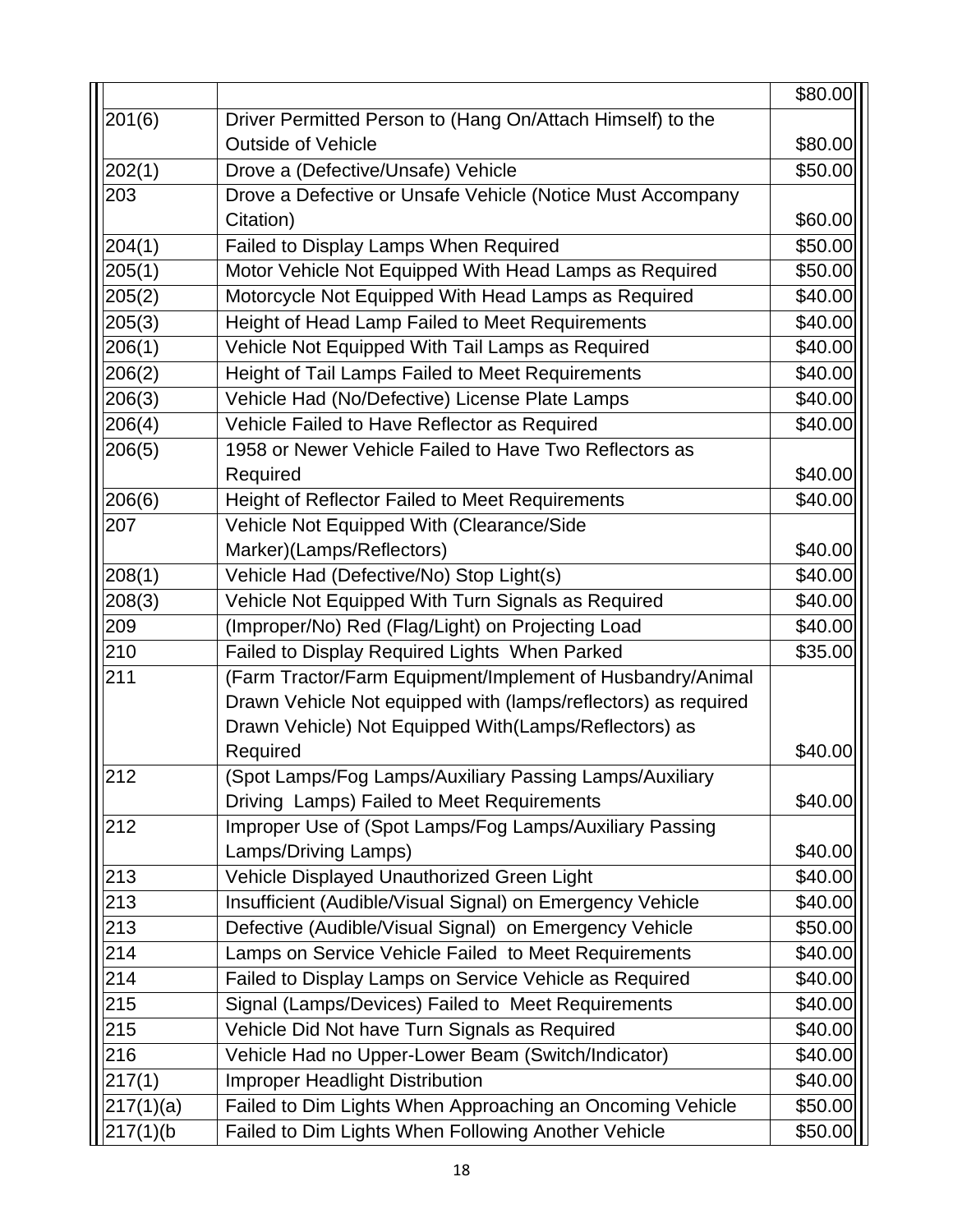| 218             | Single-Beam Head Lamps Failed to Meet Requirements                                     | \$40.00 |
|-----------------|----------------------------------------------------------------------------------------|---------|
| 219             | Displayed More Than Four Lamps When Prohibited                                         | \$40.00 |
| 220             | Low powered scooter did not have (Lamp/Reflector/Audible                               |         |
|                 | Signal/Brake) as Required                                                              | \$40.00 |
| 220             | Motor-Driven Cycle Not Equipped With Head Lamp as Required                             |         |
|                 |                                                                                        | \$35.00 |
| 221(2)          | Bicycle Not Equipped With Front Lamp Visible 500 Feet to Front                         | \$25.00 |
| 221(3)          | Bicycle Not Equipped With Red Reflector Visible 600 Feet To                            |         |
|                 | Rear                                                                                   | \$25.00 |
| 221(4)          | Bicycle Not Equipped With Side Reflective Material or Lamp                             | \$25.00 |
| $\sqrt{221(6)}$ | Unlawful Use of (Siren/Whistle) Upon a Bicycle                                         | \$25.00 |
| 221(7)          | <b>Bicycle Not Equipped With Adequate Brake</b>                                        | \$25.00 |
| 222(1)          | Improper Auxiliary (Signal Lamps/Audible Signal/on Volunteer<br><b>Fireman Vehicle</b> | \$40.00 |
| 222(1)          | Misuse of Auxiliary (Signal Lamps/Audible Signal) by Volunteer                         |         |
|                 | Fireman Attendant/Ambulance Attendant                                                  | \$40.00 |
| 223(1)(b)       | (Motorcycle/Motorized Bicycle/Bicycle with Motor) Not Equipped                         |         |
|                 | <b>With One Brake</b>                                                                  | \$50.00 |
| 223(1)(c)       | (Trailer/Semi Trailer) Did Not Have Breakaway Brakes as                                |         |
|                 | Required                                                                               | \$50.00 |
| 223(1)(d)       | (Motor Vehicle/Trailer/Did Not Have Service Brake as Required                          | \$50.00 |
| 223(2)          | Performance of (Service/Hand) Brake Did Not Meet                                       |         |
|                 | Requirements                                                                           | \$50.00 |
| 224             | Vehicle Had (No/Defective) Horn                                                        | \$50.00 |
| 224             | Operated Vehicle With Unauthorized Audible Signal                                      | \$50.00 |
| 224(3)          | Unlawful Use of (Siren/Whistle Upon a Bicycle                                          | \$40.00 |
| 225             | Vehicle Had (Defective/Improper/No) Mufflers                                           | \$50.00 |
| 226             | Rearview Mirror Did Not Permit Minimum 200 Foot Vision                                 | \$50.00 |
| 226             | Load Obstructed View to Rear - No Mirrors                                              | \$50.00 |
| 227(1)          | Material On (Windshield/Front Side Windows) Presented (Non-                            |         |
|                 | Transparent/Metallic/Mirrored Applied to Any Window)                                   | \$60.00 |
| 227(2)          | Vehicle Had (No/Defective) Windshield Wipers)                                          | \$50.00 |
| 228(1)          | Solid Rubber Tire Failed To Be At Least One Inch Thick                                 | \$50.00 |
| 228(3)          | Tire Had (Block/Flange/Cleat/Spike) Protruding From Rubber                             | \$50.00 |
| 228(5)          | Operated A Vehicle With Improper/Unsafe) Tires                                         | \$50.00 |
| 228(6)          | Operated Vehicle on Highway With Tires Designed for Non-                               |         |
|                 | <b>Highway Use</b>                                                                     | \$50.00 |
| 228(8)          | Sold a Vehicle With (Improper/Unsafe Tires                                             | \$50.00 |
| 229(4)          | Vehicle Not Equipped With (Front Windshield/Safety Glass in                            |         |
|                 | Front Windshield)                                                                      | \$50.00 |
| 230             | Required Vehicle Did Not Have Emergency Reflective Triangles                           | \$50.00 |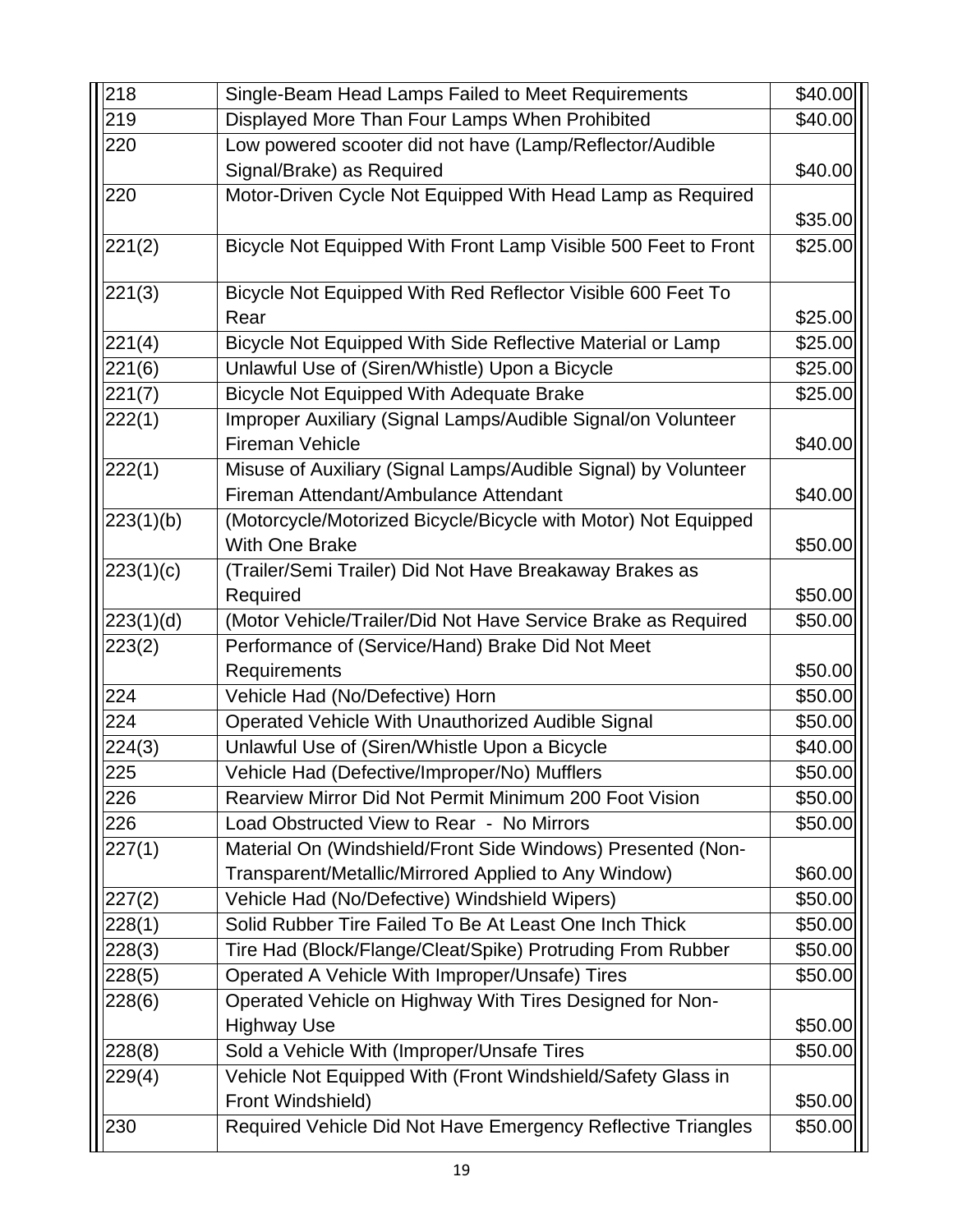| 230           | Failed to Use (Warning Signal Flashers/Emergency Reflective     |            |
|---------------|-----------------------------------------------------------------|------------|
|               | Triangles) as Required                                          | \$40.00    |
| 231           | Drove on Highway With Park Lights When Headlights Required      |            |
|               |                                                                 | \$40.00    |
| 232(1)        | Motorcycle (Operated/Passenger) Had No Protective Eye Wear      |            |
|               | as Required                                                     | \$40.00    |
| 232(2)        | Motorcycle Not Equipped with Passenger Footrests                | \$40.00    |
| 233           | Alteration of Suspension System                                 | \$80.00    |
| 234(1)        | Failed To Display Slow-Moving Vehicle Emblem                    | \$50.00    |
| 234(3)        | Misused Slow-Moving Vehicle Emblem                              | \$50.00    |
| 236(2)(a)(1)  | Failed to (Provide/Properly use) Rear Facing Child Restraint    |            |
|               | System (Less than 1 yr old and less than 20 lbs)(Primary)       | \$65.00    |
| 236(2)(a)(II) | Failed to (Provide/Properly use) Forward Facing Child Restraint |            |
|               | System (1 to 3 years of age/weighing more than 20 lbs but less  |            |
|               | Than 40 lbs)(Primary)                                           | \$65.00    |
| 236(2)(b)(l)  | Failed to (Provide/Properly Use) An Approved Child Restraint    |            |
|               | System (4 to 5 Years of age/ Less than 55 inches                |            |
|               | tall)(Secondary)                                                | \$65.00    |
| 236(2)(b)(II) | Failed to (Provide/Properly Use) Seatbelt (6 to 15 years of age |            |
|               | and 55 inches tall or more)(Primary)                            | \$65.00    |
| 237(2)        | Drove Vehicle When Safety Belt Not in Use                       | \$65.00    |
| 237(2)        | Drove Vehicle When Front Seat Passenger Not Secured by          |            |
|               | <b>Safety Belt</b>                                              | \$65.00    |
| 238(1)        | Knowingly possessed vehicle equipped with a red or blue light   | <b>SUM</b> |
| 239(5)(a)     | Person <18 used telephone while driving a motor vehicle         | \$50.00    |
| 239(5)(b)     | Person <18 used telephone while driving a motor vehicle-        | \$100.00   |
|               | subsequent violation                                            |            |
|               | Size, Weight, Load                                              |            |
| 502           | Width of (Vehicle/Load) Exceeded 8 foot 6 inches                | \$75.00    |
| 502           | Load of Loose Hay Exceeded                                      | \$75.00    |
| 502           | Load of Small Rectangular Hay Bales on a Single Vehicle         | \$75.00    |
|               | Exceeded (10 foot 6 inches in width/30 feet in Length           |            |
| 502           | Width of Bus Exceeded 8 foot 6 inches                           | \$75.00    |
| 502           | Vehicle Had (Chains/Rope/Wire)(Swinging/Dragging/Projecting)    | \$75.00    |
| 503           | Load Projected Beyond Fender of Left Side of Passenger Vehicle  |            |
|               | or more than 6 inches past right side                           | \$50.00    |
| 504           | Rear Projection of Load Exceeded 10 Feet                        | \$75.00    |
| 504           | Load Projected Beyond Grill Assembly of Front Wheels            | \$75.00    |
| 504           | Height of Vehicle Exceeded 13 feet                              | \$75.00    |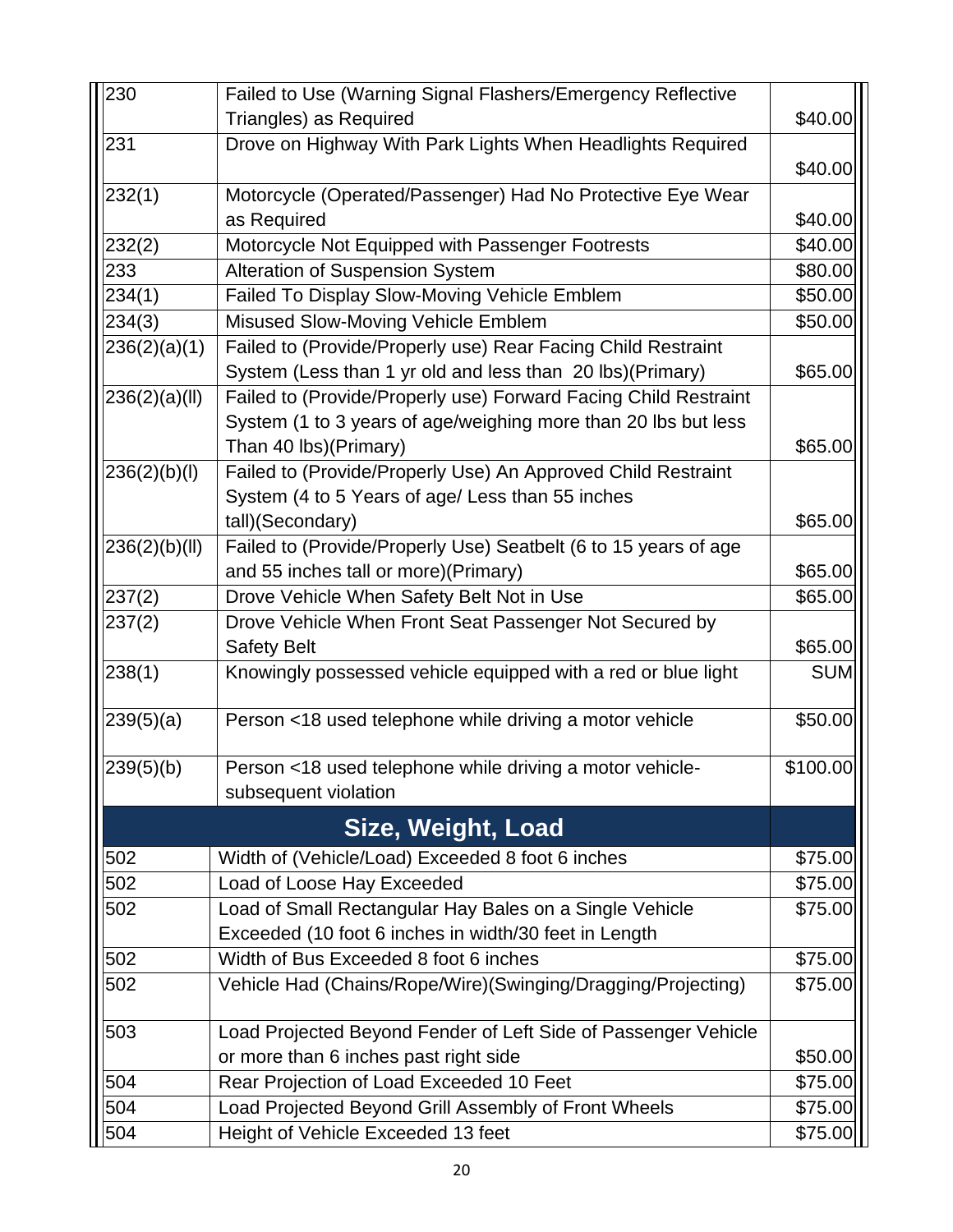| 504        | Height of Vehicle Exceeded 14 feet 6 inches on Designated                                |          |
|------------|------------------------------------------------------------------------------------------|----------|
|            | Highway                                                                                  | \$75.00  |
| 504        | Single Vehicle Exceed 45 feet in Length                                                  | \$75.00  |
| 504        | Bus Exceeded 60 feet in Length                                                           | \$75.00  |
| 504        | Combination of Vehicles Exceeded (Four Units/70 feet in Length)                          | \$75.00  |
| 504        | Projecting Load on Vehicle Obstructed Driver's Vision                                    | \$75.00  |
| 505        | <b>Operated Longer Vehicle Combination Where Prohibited</b>                              | \$75.00  |
| 506        | Failed to Use White Flag on Tow (Chain/Cable/Rope)                                       | \$50.00  |
| 506        | Failed to Use Safety Chain or Cable on Towed Vehicle                                     | \$50.00  |
| 506        | <b>Unlawful Drawbar</b>                                                                  | \$50.00  |
| 507        | (Wheel/Axle) Loads Exceeded Maximum Lawful Limit<br>(Specify) (See Table 1 Page 23)      | List     |
| 508        | Gross Weight of Vehicle Exceeded Maximum Lawful Limit<br>(Specify) (See Table 1 Page 23) | List     |
| 509(3)     | (Refused/Failed) to Stop for Weighing (Load/Vehicle)                                     | \$50.00  |
| 510        | Exceeded Maximum Permitted Weight on (Axle/Gross) Weight                                 | List     |
|            | Authorized by Transport Permit (See Table 2 Page 23)                                     |          |
| 510        | Failed to Have Escort Vehicle When Required by Oversize/<br><b>Overweight Permit</b>     | \$250.00 |
| 510        | Failed to Reduce Speed When Required by Oversize/Overweight                              |          |
|            | <b>Weight Permit</b>                                                                     | \$250.00 |
| 510(12)(a) | Operated Vehicle in Violation of Over width/Over length Permit                           | \$60.00  |
| 512        | Damaged (Highway/Highway Structure)                                                      | \$75.00  |
|            | <b>Signals, Signs, and Markings</b>                                                      |          |
| 603        | (Failed to Observe/Disregarded) Traffic Control Device                                   | \$100.00 |
| 603        | Made Turn Where Prohibited by Traffic Control Device                                     | \$100.00 |
| 603(5)     | Drove (Around Through Between) Barricades                                                | \$80.00  |
| 604        | Failed to Obey Lane-Use Control Signal                                                   | \$100.00 |
| 604        | Failed to Obey Traffic Control Signal                                                    | \$100.00 |
| 604        | Failed to Stop for Traffic Control Signal at Place Required                              | \$100.00 |
| 604        | Failed to Yield Right of Way on Right Turn After Stop at Red Light                       | \$100.00 |
| 604        | Pedestrian (Disregarded/Failed to Obey) Traffic Control Signal                           | \$100.00 |
| 604        | Made (Right/Left) Turn on Red Light Where Prohibited by Sign                             | \$100.00 |
| 605        | Failed to Obey Flashing (Red/Yellow) Signal Light as Required                            | \$70.00  |
| 606        | Displayed Unauthorized (Sign/Signal/marking/Device)                                      | \$40.00  |
| 607        | (Removed/Interfered With/Altered/Defaced/Knocked Down                                    | \$60.00  |
|            | /Injured)Traffic Control (Sign/Device) (or Attempted to do so)                           |          |
| 608(1)     | <b>Failed to Use Turn Signals</b>                                                        | \$70.00  |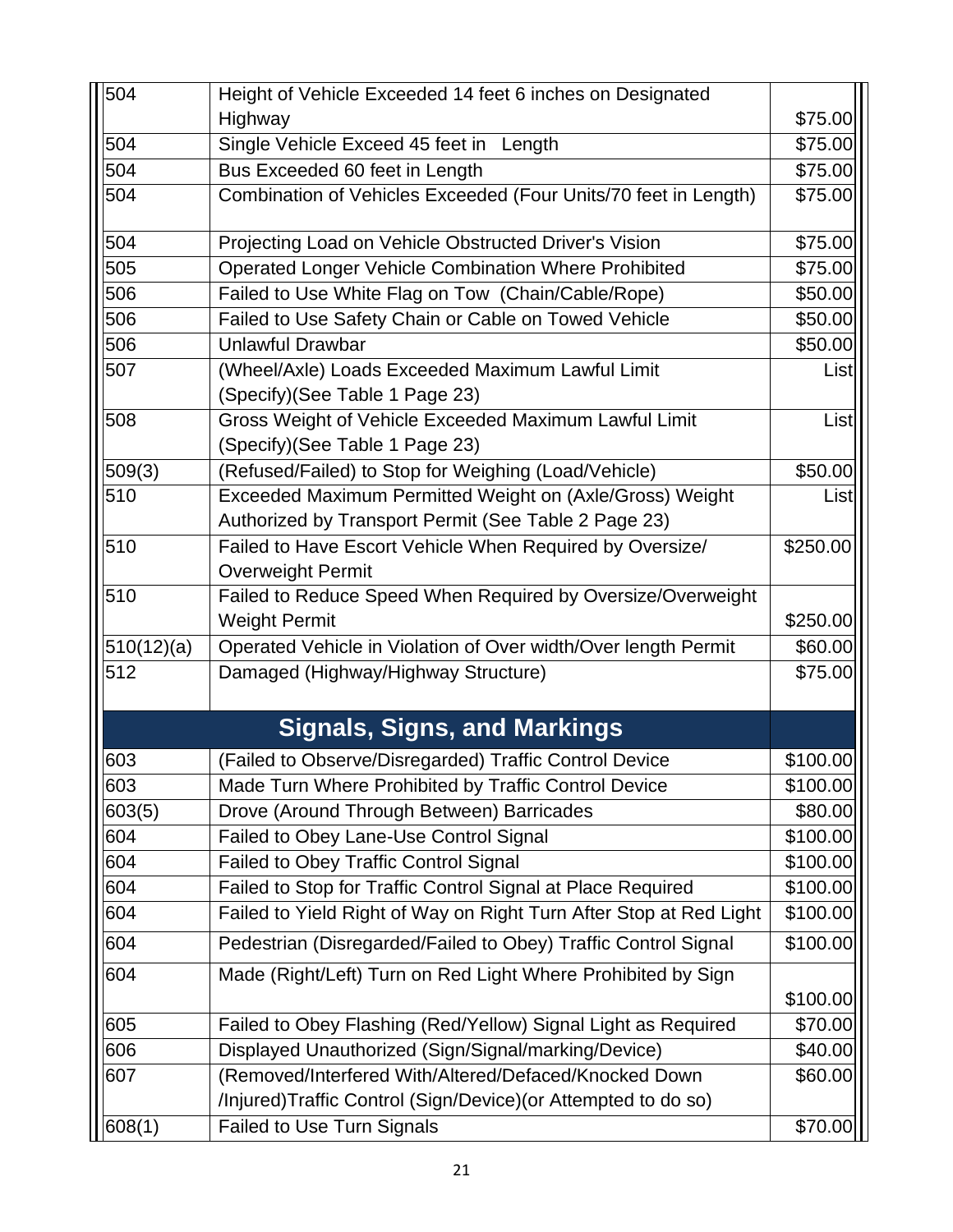| 608(2) | Vehicle Not Equipped with Signals as Required                      | \$30.00 |
|--------|--------------------------------------------------------------------|---------|
| 609    | <b>Gave Improper Hand Signal</b>                                   | \$40.00 |
| 610    | Displayed Unauthorized Insignia                                    | \$50.00 |
| 612    | Failed to Proceed (With Caution/as Required) at Inoperative or     |         |
|        | <b>Malfunctioning Control Signal</b>                               | \$70.00 |
|        |                                                                    |         |
|        | <b>Rights of Way</b>                                               |         |
| 701    | Failed to Yield Right of Way as Required at Uncontrolled           |         |
|        | Intersection                                                       | \$70.00 |
| 702    | Failed to Yield Right of Way When Turning Left in Front of         |         |
|        | Approaching Traffic                                                | \$70.00 |
| 703    | (Disregarded/Failed to Stop as Required at) Stop Sign at Through   |         |
|        | Highway                                                            | \$70.00 |
| 703    | Failed to Yield at Yield Intersection                              | \$70.00 |
| 703    | Failed to Yield Right of Way When Proceeding From Stop Sign        |         |
|        |                                                                    | \$70.00 |
| 704    | Failed to Yield Right of Way Upon Entering Highway (Use When       |         |
|        | Vehicle Enters From Any Place Other Than a Roadway)                | \$70.00 |
|        |                                                                    |         |
| 705    | Failed to Yield Right of Way to Emergency Vehicle                  | \$70.00 |
| 706    | Disregarded (Railroad Signal/Crossing Gate/Barricade/Flagman)      |         |
|        |                                                                    | \$70.00 |
| 706(1) | Disregarded Stop Sign at Railroad Crossing                         | \$70.00 |
| 707    | (School Bus/Commercial Vehicle) Failed to Stop at Railroad         |         |
|        | <b>Crossing When Required</b>                                      | \$70.00 |
| 708    | Unlawful Moving of Heavy Equipment Across Railroad Grade           |         |
|        | Crossing                                                           | \$40.00 |
| 709    | Driver Stopped Vehicle in (Intersection/Marked                     | \$70.00 |
|        | Crosswalk/Railroad Grade Crossing) When Prohibited                 |         |
| 710(1) | Failed to Yield Right of Way to Pedestrian Upon Emerging From      |         |
|        | (Alley/Driveway/Building)                                          | \$70.00 |
| 710(2) | Failed to Yield Right of Way to Pedestrian Upon Entering           |         |
|        | (Alley/Driveway/Building)                                          | \$70.00 |
| 710(3) | Drove Vehicle Upon Sidewalk                                        | \$70.00 |
| 711(3) | Drove Through a Funeral Procession                                 | \$60.00 |
| 712    | Failed to Yield Right of Way to Authorized (Vehicle/Pedestrian) in |         |
| 712    | <b>Highway Work Area</b>                                           | \$70.00 |
|        | Disregarded (Instructions/Signals) of Authorized Flag-Person in    |         |
|        | <b>Highway Work Area</b>                                           | \$70.00 |
|        |                                                                    |         |
|        | <b>Pedestrians</b>                                                 |         |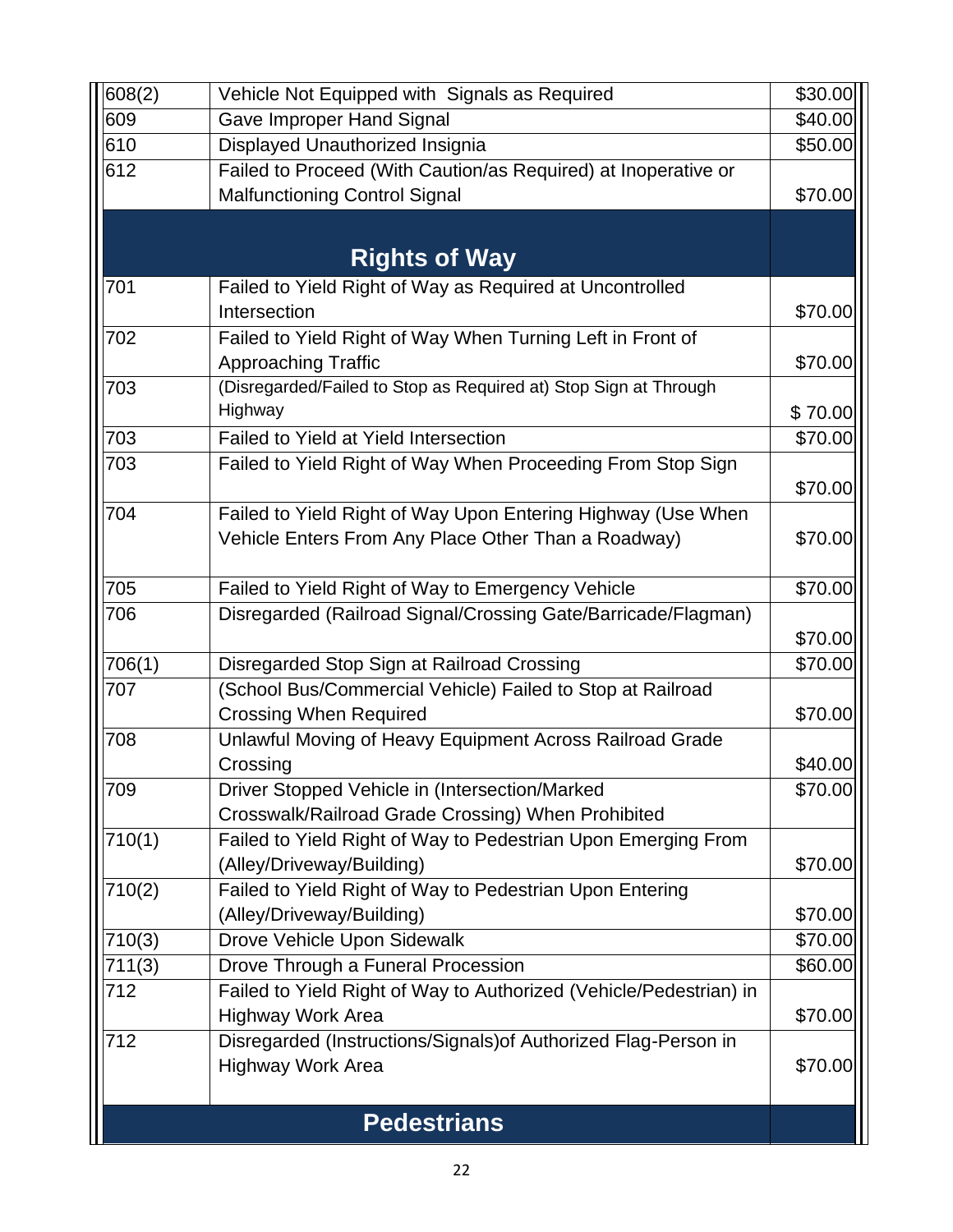| 801    | Pedestrian Disregarded Traffic Control Device                    | \$30.00  |
|--------|------------------------------------------------------------------|----------|
| 802(1) | Failed to Yield Right of Way to Pedestrian in Crosswalk          | \$70.00  |
| 802(3) | Pedestrian Suddenly (Walked/Ran) Into Path of Vehicle            | \$30.00  |
| 802(4) | Passed Vehicle Stopped for Pedestrian in                         |          |
|        | (Marked/Unmarked)Crosswalk                                       | \$50.00  |
| 802(5) | Failed to Yield Right of Way to Pedestrian at Steady Walk Signal |          |
|        |                                                                  | \$70.00  |
| 803(1) | Pedestrian Failed to Yield Right of Way to Vehicle               | \$30.00  |
| 803    | Pedestrian Failed to Cross Roadway as Required (includes         |          |
|        | Jaywalking)                                                      | \$30.00  |
| 805(1) | Pedestrian/Wheelchair Failed to (Walk/Ride)(Along/Upon)          |          |
|        | Roadway as Required                                              | \$30.00  |
| 805(1) | Pedestrian in the Roadway                                        | \$30.00  |
| 805(2) | Pedestrian Solicited Rides in Roadway                            | \$30.00  |
| 805(3) | Animal Rider on Highway Under the Influence of                   |          |
|        | (Alcohol/Controlled Substance)                                   | \$100.00 |
| 805(3) | Pedestrian on Highway Under the Influence of                     |          |
|        | (Alcohol/Controlled Substance)                                   | \$100.00 |
| 805(4) | Pedestrian/Animal Rider) Failed to (Walk/Ride)(Along/Upon)       |          |
|        | Roadway as required                                              | \$30.00  |
| 805(7) | Vehicle (Endangered/Impeded) Traffic to Pick Up Pedestrian       | \$50.00  |
| 805(8) | (Pedestrian/Animal Rider) Failed to Yield to Emergency Vehicle   | \$50.00  |
| 806    | Drove Vehicle Through or Within Pedestrian Safety Zone           | \$70.00  |
| 807    | Driver Failed to Exercise Due Care for Pedestrian                | \$70.00  |
| 808    | Driver Failed to Yield Right to Disabled Person                  | \$100.00 |
| 808    | Pedestrian Failed to Yield Right of Way to Disabled Person       | \$70.00  |
|        | <b>Turning/Stopping</b>                                          |          |
| 901    | Made Right Turn From Wrong (Position/Lane)                       | \$70.00  |
| 901    | Made Left Turn From Wrong (Position/Lane)                        | \$70.00  |
| 901    | Made Improper Left Turn at Multi-Turn Intersection               | \$70.00  |
| 901    | Failed to Turn as Required by Traffic Control Device             | \$70.00  |
| 901    | Failed to Turn From Turn Only Lane                               | \$70.00  |
| 902    | Made U-Turn on Hill or Curve                                     | \$70.00  |
| 902(2) | Made Unsafe U-Turn at Intersection/or Other Location             | \$70.00  |
| 902(3) | Disregarded No U-Turn Sign                                       | \$70.00  |
| 903    | (Made Turn Into Private Drive/Moved Left or Right Upon           | \$70.00  |
|        | Roadway) When Unsafe                                             |          |
| 903    | (Failed to Signal as Required/ Gave Improper Signal) for         |          |
|        | (Turn/Stop/Sudden Decrease in Speed)                             | \$70.00  |
| 903    | Improper Use of Flashing Turn Signal                             | \$70.00  |
|        | <b>Driving, Overtaking, Passing</b>                              |          |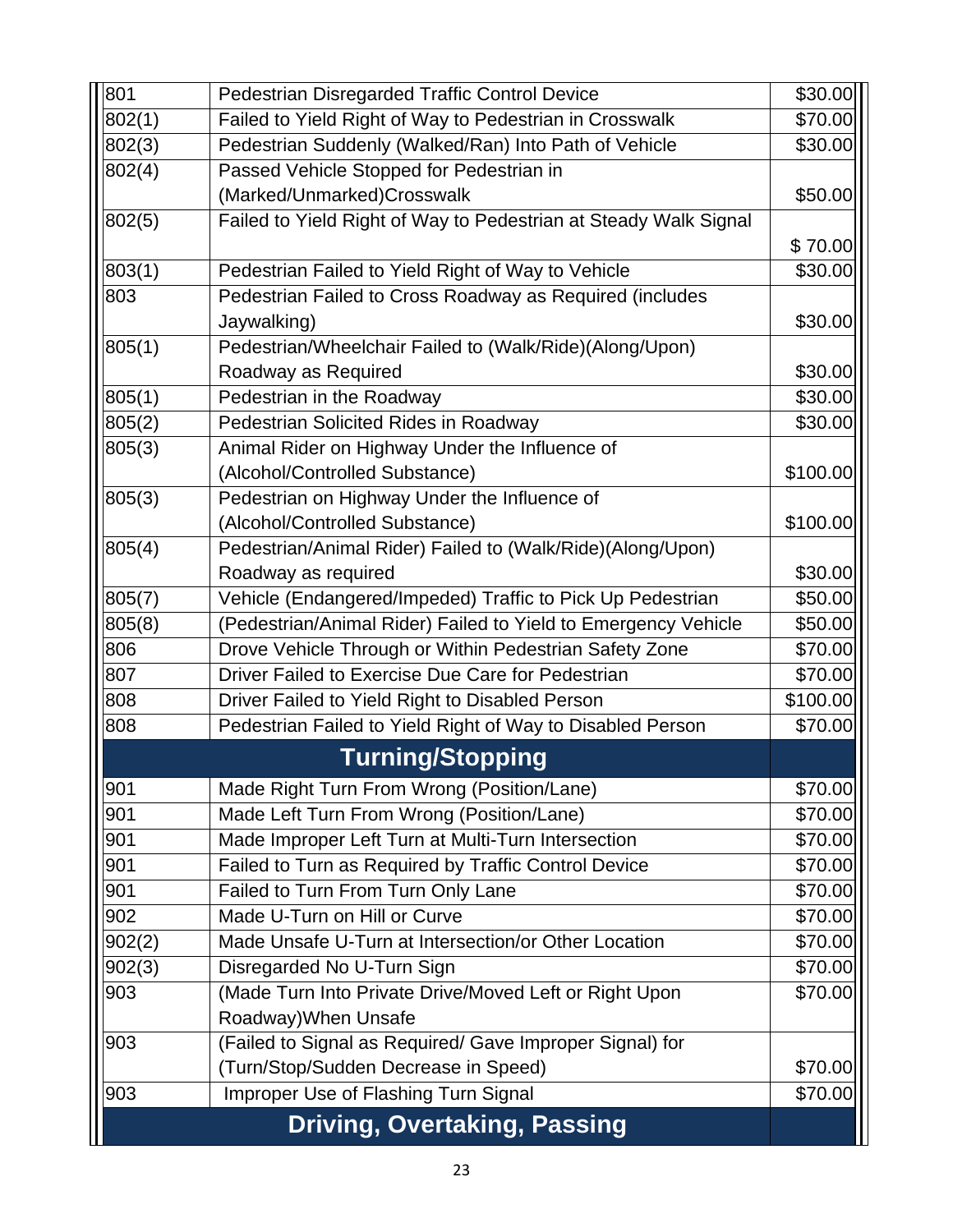| 1001       | Failed to Drive Vehicle (On Right Side of Road/In Right Hand      |           |
|------------|-------------------------------------------------------------------|-----------|
|            | Lane)as Required                                                  | \$70.00   |
| 1001       | Failed to Yield Right of Way When Forced to Drive on Left Side of |           |
|            | Road                                                              | \$70.00   |
| 1002       | Failed to Yield One-Half of the Roadway to Oncoming Vehicle       |           |
|            |                                                                   | \$100.00  |
| 1003(1)(a) | Passed on Left in Unsafe Manner                                   | \$100.00  |
| 1003(1)(b) | Driver Failed to Give Way When Overtaken                          | \$100.00  |
| 1004       | Passed on Right When (Not Permitted/Not Safe)                     | \$100.00  |
| 1005(1)    | Passed on Left When Left Not Clear to Traffic                     | \$100.00  |
| 1005(1)    | Passed Without Giving Oncoming Traffic Sufficient Clearance       |           |
|            |                                                                   | \$100.00  |
| 1005(2)(a) | Passed on (Hill/Curve) When View Obstructed                       | \$100.00  |
| 1005(2)(b) | Passed When (Crossing/Within 100 feet of) Intersection/Railroad   |           |
|            | Crossing                                                          | \$100.00  |
| 1005(2)(c) | Passed Within 100 feet of (Bridge/Tunnel/Viaduct) When View       |           |
|            | Obstructed                                                        | \$100.00  |
| 1005(3)    | Passed on Left When Prohibited By (Signs/Markings)                | \$100.00  |
| 1006       | Drove Vehicle Wrong Way on One-Way Roadway/Alleyway               | \$70.00   |
| 1006       | Drove Vehicle Wrong Way Around Rotary Island                      | \$70.00   |
| 1007(1)(a) | Failed to Drive in Single Lane (Weaving/ Improper Lane Change)    |           |
|            |                                                                   | \$100.00  |
| 1007(1)(b) | Drove Vehicle in Center Lane When (Unnecessary/Prohibited)        | \$100.00  |
| 1007(1)(b) | (Attempted to Pass/Passed) On Shoulder of Right Hand Traffic      | \$100.00  |
|            | Lane                                                              |           |
| 1007(1c)   | Failed to Drive in Designated Lane                                | \$100.00  |
| 1007(1)(d) | Changed Lanes Where Prohibited by Official Traffic Control        |           |
|            | Device                                                            | \$100.00] |
| 1008(1)    | <b>Following Too Closely</b>                                      | \$100.00  |
| 1008(2)    | Unlawful Following by Vehicle Drawing Another Vehicle             | \$100.00  |
| 1008(3)    | Following Too Closely in Motorcade                                | \$100.00  |
| 1009(1)    | Coasted Vehicle Down Grade With Gears in Neutral                  | \$70.00   |
| 1009(2)    | Coasted (Truck/Bus) Down Grade With Clutch Disengaged             | \$70.00   |
| 1010       | Failed to Drive as Required on (Divided/Controlled-Access)        |           |
|            | Highway                                                           | \$70.00   |
| 1010       | Vehicle Crossed Roadway Dividing (Space/Median/Barrier) in an     |           |
|            | <b>Unlawful Manner</b>                                            | \$70.00   |
| 1010       | (Improper Turn/Turned Where Prohibited) Across Median of          |           |
|            | Divided Highway                                                   | \$70.00   |
| 1010       | Drove Vehicle on Wrong Side of Divided Highway                    | \$70.00   |
| 1010(3)    | Rode Bicycle on Controlled-Access Highway Where Prohibited by     |           |
|            | Signs                                                             | \$30.00   |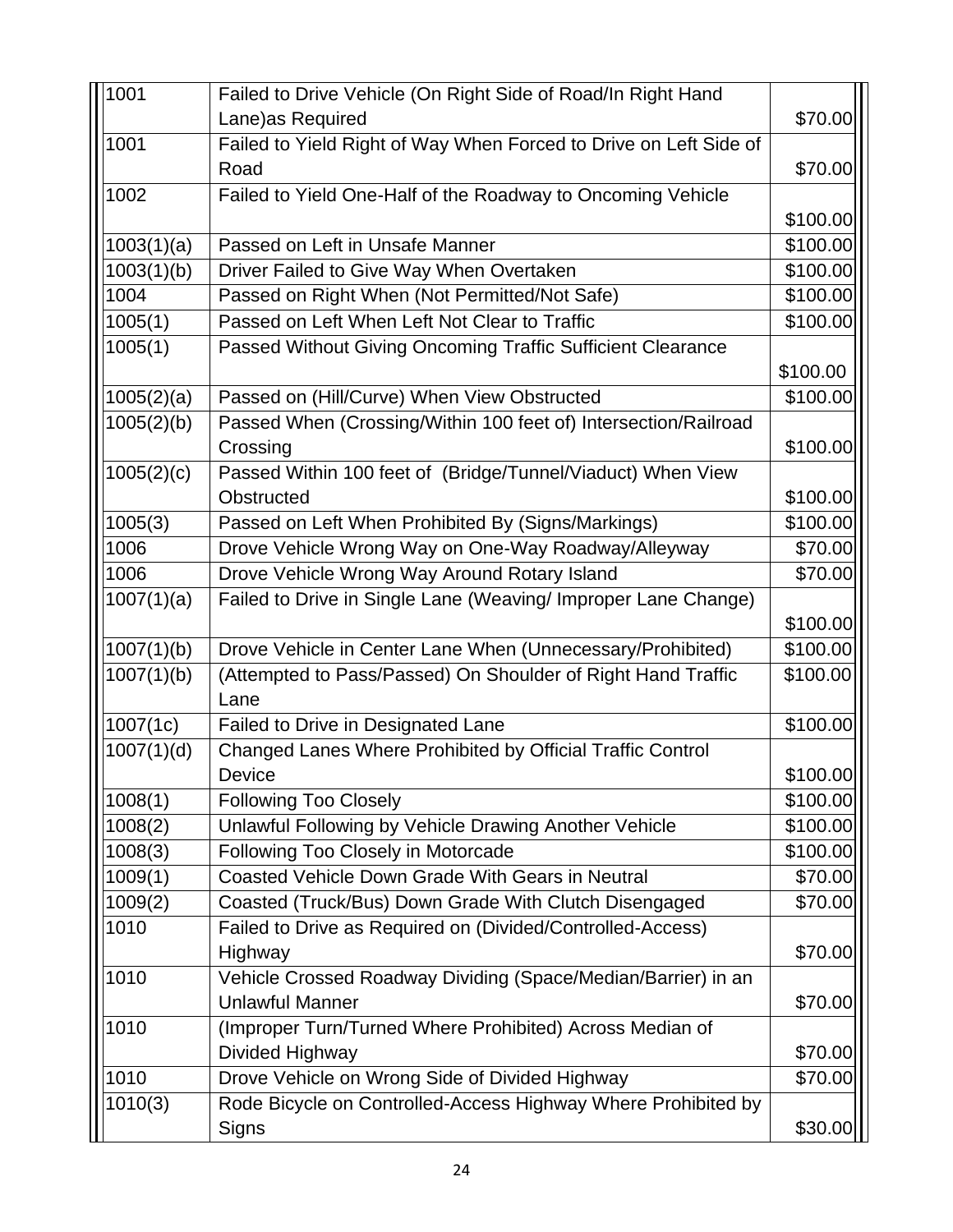| 1011                        | (Illegal Use of/Obstructed) a Runaway Vehicle Ramp          | \$200.00   |
|-----------------------------|-------------------------------------------------------------|------------|
| 1012                        | Drove Unauthorized Vehicle in High Occupancy Lane           | \$65.00    |
| <b>Speeding Regulations</b> |                                                             |            |
| 1101                        | Speeding 1 - 4 Miles Over Limit                             | \$30.00    |
| 1101                        | Speeding 5 - 9 Miles Over Limit                             | \$70.00    |
| 1101                        | Speeding 10-19 Miles Over Limit                             | \$135.00   |
| 1101                        | Speeding 20-24 Miles Over Limit                             | \$200.00   |
| 1101                        | Speeding 25 -39 Miles over limit                            | <b>SUM</b> |
| 1101                        | Speeding 40 or More Miles Over                              | <b>SUM</b> |
| 1101                        | Speeding 1-4 Over in School/Construction Zone               | \$60.00    |
| 1101                        | Speeding 5-9 Over in School/Construction Zone               | \$140.00   |
| 1101                        | Speeding 10-19 Over in School/ Construction Zone            | \$270.00   |
| 1101                        | Speeding 20-24 Over in School/ Construction Zone            | \$540.00   |
| 1101                        | Speeding 25 -39 Over in School/ Construction Zone           | <b>SUM</b> |
| 1101                        | Speeding 40 or More in School/ Construction Zone            | <b>SUM</b> |
| 1101(3)                     | <b>Exceeded Safe Speed for Conditions</b>                   | \$100.00   |
| 1103(1)                     | Impeded Normal Flow of Traffic (Indicate Actual Speed/Safe  |            |
|                             | Speed)                                                      | \$60.00    |
| 1104(1)                     | <b>Exceeded Posted Safe Speed on Elevated Structure</b>     | \$60.00    |
| 1105(1)                     | Engaged in an (Acceleration/Speed)(Contest                  | <b>SUM</b> |
| 1105(3)(a)                  | Abetting an (acceleration/speed)(contest)                   | <b>SUM</b> |
| 1105(3)                     | Obstructed Highway Incident to a speed contest              | <b>SUM</b> |
|                             | <b>Parking</b>                                              |            |
| 1201                        | Improper Starting From (Parked/Stopped) Position TIA        | \$45.00    |
| 1202                        | (Stopped/Parked/Abandoned) Vehicle on Paved Portion of      |            |
|                             | Highway                                                     | \$30.00    |
| 1203(3)                     | <b>Abandoned Vehicle</b>                                    | \$30.00    |
| 1204                        | Improper (Stopping/Standing/Parking)(Specify the Violation) | \$30.00    |
| 1204                        | Overtime Parking Two (2) Hour Zone                          | \$10.00    |
| 1204                        | Overtime Parking Ten (10) Minute Zone                       | \$30.00    |
| 1204                        | Restricted Parking 2:00 am to 5:00 am                       | \$30.00    |
| 1204                        | Any Other Time Restricted Zone                              | \$30.00    |
| 1204                        | <b>Parked on Sidewalk</b>                                   | \$30.00    |
| 1204                        | Parked Within An Intersection                               | \$30.00    |
| 1204                        | Parked Within Five (5) Feet of Driveway, Blocking Driveway  | \$30.00    |
| 1204                        | Parked Within Fifteen (15) Feet of a Fire Hydrant           | \$30.00    |
| 1204                        | Parked Within Twenty (20) Feet of Crosswalk or on Crosswalk | \$30.00    |
| 1204                        | Parked Within Fifty (50) Feet of a Railroad Crossing        | \$30.00    |
| 1204                        | <b>Parked At Yellow Curb</b>                                | \$30.00    |
| 1204                        | Parked in Alley, Blocking Traffic                           | \$30.00    |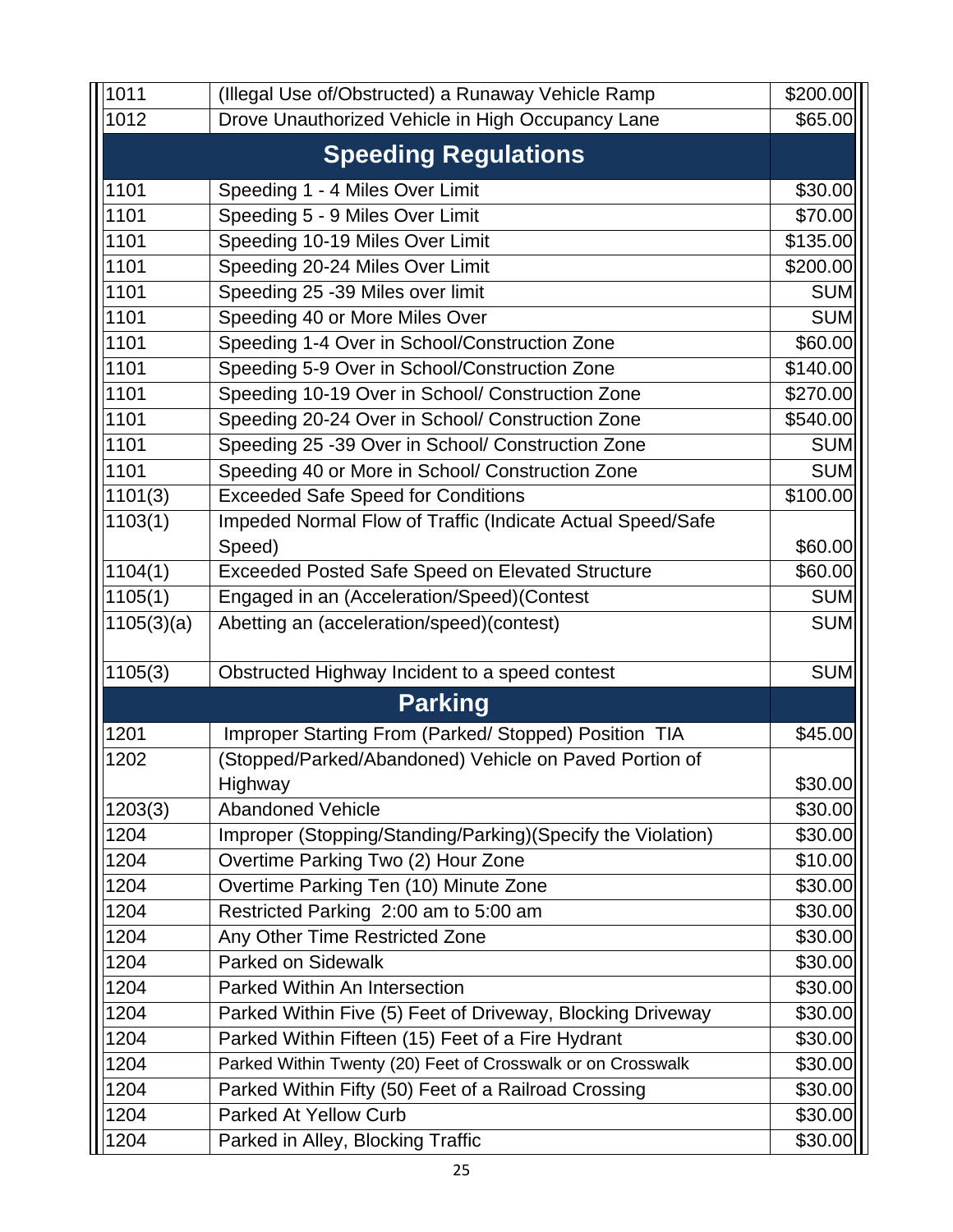| 1204                                                                                      | Parked Any Place Where Official Signs Prohibit                                                   | \$30.00  |  |
|-------------------------------------------------------------------------------------------|--------------------------------------------------------------------------------------------------|----------|--|
| 1204                                                                                      | Parking to Display Vehicle for Sale on Roadway                                                   | \$30.00  |  |
| 1204                                                                                      | Washing, Greasing, Painting, or Repairing Vehicle on Roadway                                     | \$30.00  |  |
| 1204                                                                                      | Parked to Display Advertising                                                                    | \$30.00  |  |
| 1204                                                                                      | Overtime Parking Two (2) Hour Zone                                                               | \$10.00  |  |
| 1204                                                                                      | Overtime Parking Ten (10) Minute Zone                                                            | \$30.00  |  |
| 1204                                                                                      | Restricted Parking 2:00 am to 5:00 am                                                            | \$30.00  |  |
| 1204                                                                                      | Any Other Time Restricted Zone                                                                   | \$30.00  |  |
| 1205(1)                                                                                   | Parked Vehicle More Than 12 Inches From Curb                                                     | \$30.00  |  |
| 1205(1)                                                                                   | Failed to Park as Close as Practical to Edge of Shoulder                                         | \$30.00  |  |
| 1205(2)                                                                                   | Parked Vehicle (On Wrong Side of/In Wrong Direction On)<br>Roadway                               |          |  |
|                                                                                           |                                                                                                  | \$30.00  |  |
| 1205(3)                                                                                   | Failed to Comply with Angle Parking Markings                                                     | \$30.00  |  |
| 1206                                                                                      | Failed to (Stop Engine/Lock Ignition of/Remove Key From Parked                                   |          |  |
|                                                                                           | Vehicle)                                                                                         | \$30.00  |  |
| 1206                                                                                      | Parked Vehicle Without Setting Brakes                                                            | \$30.00  |  |
| 1206                                                                                      | Parked Vehicle on Grade Without Turning Wheels to Side of Curb                                   | \$30.00  |  |
| 1207                                                                                      | (Opened Door/Left Door Open) Into Lane of Traffic (When Not<br>Safe/and Interfered with Traffic) |          |  |
|                                                                                           |                                                                                                  | \$30.00  |  |
| 1208(5)                                                                                   | Parked in Handicap Zone                                                                          | 50.00    |  |
| 1208(6)                                                                                   | Improper Use of Disabled Parking Privileges When Not Disabled                                    | \$100.00 |  |
| 1208(7)                                                                                   | Improper Use of Disability (License/plate/Placard) to Receive<br><b>Disability</b>               | \$50.00  |  |
| 1211(1)                                                                                   | Backed Vehicle in Parking Area (When Not Safe/and Interfered With<br>Traffic)                    | \$40.00  |  |
| 1211(2)                                                                                   | Backed Vehicle on (Shoulder/Roadway) of Controlled-Access<br>Highway                             | \$40.00  |  |
| 1212                                                                                      | Parking prohibitions                                                                             | \$50.00  |  |
| <b>Parking Procedures:</b><br>Overtime Parking Two (2) Hour Zone 9 am - 6 pm \$10.00 Fine |                                                                                                  |          |  |

 $\vert$ If payment is not made within 72 hours of the date of the violation, excluding weekend days and holidays, the fine will be increased to \$20.00.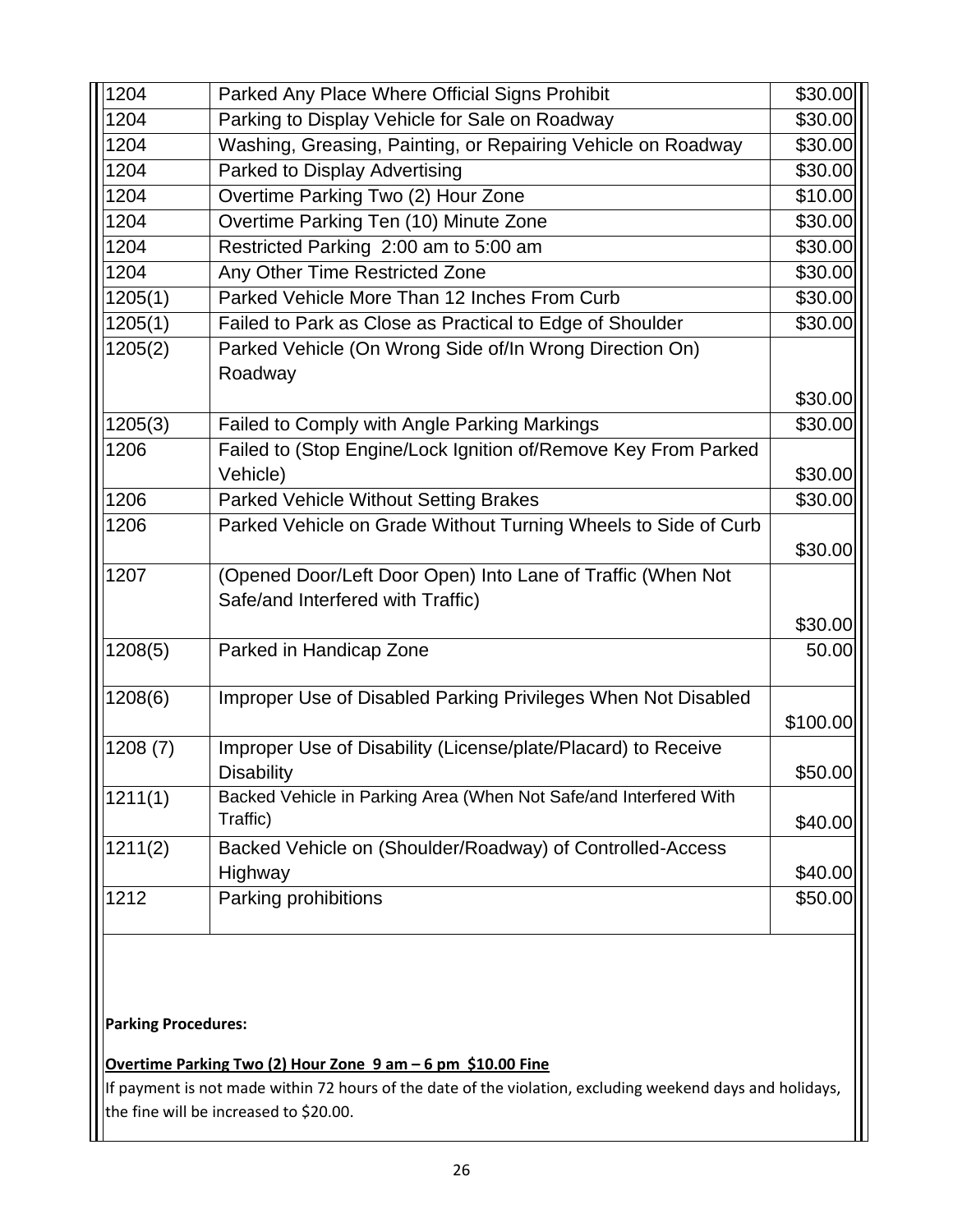#### **Parked in Handicap Zone \$50.00 Fine**

If payment is not made within 72 hours of the date of the violation, excluding weekend days and holidays, the fine will be increased to \$60.00.

#### **All other Parking Violations \$30.00 Fine**

If payment is not made within 72 hours of the date of the violation, excluding weekend days and holidays, the fine will be increased to \$35.00.

#### **NOTICE**

All increased fines should be paid within ten (10) days of the issuance of the Notice of Parking Violation. Failure to do so will result in a notice being mailed to the Registered Owner of the vehicle and an additional \$25.00 administrative collection fee being assessed in addition to the fees for the violation. The letter shall set forth the offense or infraction and the time and place where the violation occurred. Payments shall be made twenty (20) days from the date of the issuance of the notice by the Clerk.

If the fine and administrative collection fee are not paid within twenty (20) days of the date the notice was mailed, a judgment shall be entered against the registered owner of the vehicle. Fines and administrative collection fees not so paid may be referred for collection to a third party at the discretion of the Clerk of the Municipal Court.

|            | <b>Other Offenses</b>                                         |            |  |
|------------|---------------------------------------------------------------|------------|--|
| 1401       | <b>Reckless Driving</b>                                       | <b>SUM</b> |  |
| 1402       | <b>Careless Driving</b>                                       |            |  |
|            |                                                               | \$150.00   |  |
| 1403       | <b>Following Too Closely Behind Fire Apparatus</b>            | \$60.00    |  |
| 1404       | Drove Vehicle Over Fire Hose                                  | \$50.00    |  |
| 1405       | Person Rode in Trailer                                        | \$50.00    |  |
| 1406(1)(a) | (Left/Deposited/Threw) Foreign Matter on Highway              | \$100.00   |  |
| 1406(1)(b) | (Threw/Drop/Expel) a lighted cigar, cigarette, match or other |            |  |
|            | burning material                                              | \$60.00    |  |
| 1406(2)    | Failed to Remove (Lighted/Burning) Matter                     |            |  |
|            | (Left/Deposited/Thrown) on Highway                            | \$60.00    |  |
| 1406(3)    | Removed Wrecked or Damaged Vehicle From Highway Without       |            |  |
|            | Removing Injurious Substance From Highway                     | \$60.00    |  |
| 1406(4)    | <b>Excavated on Highway Without Authorization</b>             | \$60.00    |  |
| 1406(4)    | Constructed on Highway Without Authorization                  | \$60.00    |  |
| 1407       | Spilled Load on Highway/Failed to Cover Load                  | \$60.00    |  |
| 1407.5     | Failed to Use Splash Guards as Required                       | \$60.00    |  |
| 1408       | Operated Motor Vehicle in Recreation Area or District Where   |            |  |
|            | Prohibited                                                    | \$30.00    |  |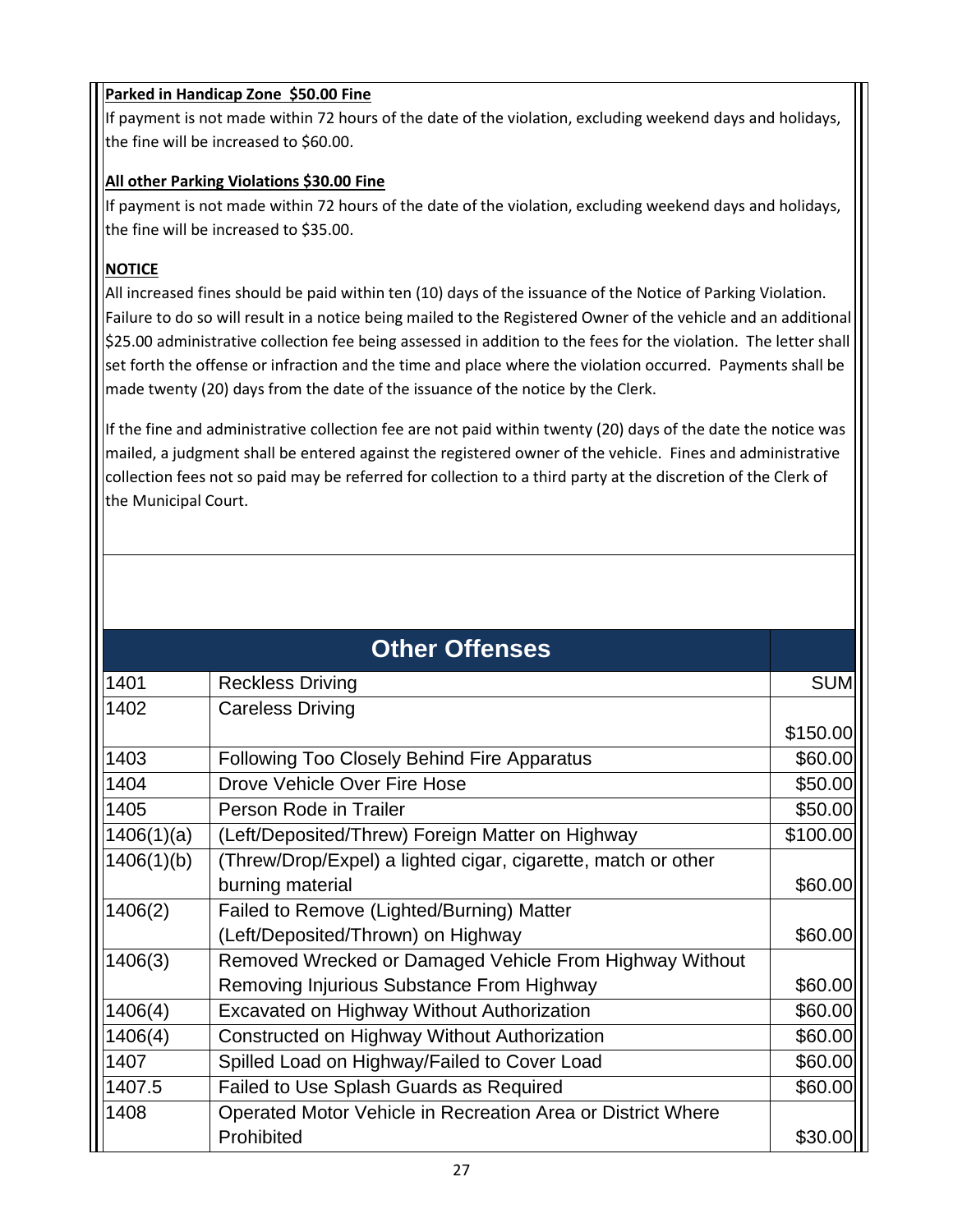| <b>SUM</b><br>Roadway<br><b>SUM</b><br>1409(2)<br>Operated an Uninsured Motor Vehicle on a Public Roadway<br><b>SUM</b><br>1409(3)<br>Failed to Present Evidence of Insurance Upon Request<br>\$40.00<br>1411<br>Drove Vehicle While Wearing Earphones<br>\$30.00<br>1412(3)<br>Unlawful Number of Persons on Bicycle<br>1412(4)<br>Bicycle Rider Attached Himself to Motor Vehicle<br>\$30.00<br>1412(5)<br>Bicycle Rider Failed to Ride in Right Hand Lane as Required<br>\$30.00<br>Bicycle Rider Failed to Ride on Right Side of Lane When Being<br>1412(5)<br>\$30.00<br>Overtaken<br>1412(5)<br>Bicycle Rider Failed to Ride on Suitable Paved Shoulder<br>\$30.00<br>1412(6)(a)<br>Bicycle Rider Failed to Ride Single File When Required<br>\$30.00<br>Bicycle Rider Failed to Ride in Single Lane When Riding Two<br>1412(6)(a) |
|------------------------------------------------------------------------------------------------------------------------------------------------------------------------------------------------------------------------------------------------------------------------------------------------------------------------------------------------------------------------------------------------------------------------------------------------------------------------------------------------------------------------------------------------------------------------------------------------------------------------------------------------------------------------------------------------------------------------------------------------------------------------------------------------------------------------------------------|
|                                                                                                                                                                                                                                                                                                                                                                                                                                                                                                                                                                                                                                                                                                                                                                                                                                          |
|                                                                                                                                                                                                                                                                                                                                                                                                                                                                                                                                                                                                                                                                                                                                                                                                                                          |
|                                                                                                                                                                                                                                                                                                                                                                                                                                                                                                                                                                                                                                                                                                                                                                                                                                          |
|                                                                                                                                                                                                                                                                                                                                                                                                                                                                                                                                                                                                                                                                                                                                                                                                                                          |
|                                                                                                                                                                                                                                                                                                                                                                                                                                                                                                                                                                                                                                                                                                                                                                                                                                          |
|                                                                                                                                                                                                                                                                                                                                                                                                                                                                                                                                                                                                                                                                                                                                                                                                                                          |
|                                                                                                                                                                                                                                                                                                                                                                                                                                                                                                                                                                                                                                                                                                                                                                                                                                          |
|                                                                                                                                                                                                                                                                                                                                                                                                                                                                                                                                                                                                                                                                                                                                                                                                                                          |
|                                                                                                                                                                                                                                                                                                                                                                                                                                                                                                                                                                                                                                                                                                                                                                                                                                          |
|                                                                                                                                                                                                                                                                                                                                                                                                                                                                                                                                                                                                                                                                                                                                                                                                                                          |
|                                                                                                                                                                                                                                                                                                                                                                                                                                                                                                                                                                                                                                                                                                                                                                                                                                          |
|                                                                                                                                                                                                                                                                                                                                                                                                                                                                                                                                                                                                                                                                                                                                                                                                                                          |
|                                                                                                                                                                                                                                                                                                                                                                                                                                                                                                                                                                                                                                                                                                                                                                                                                                          |
| Abreast<br>\$30.00                                                                                                                                                                                                                                                                                                                                                                                                                                                                                                                                                                                                                                                                                                                                                                                                                       |
| Bicycle Rider Failed to Keep at Least One Hand on Handlebars<br>1412(7)                                                                                                                                                                                                                                                                                                                                                                                                                                                                                                                                                                                                                                                                                                                                                                  |
| \$30.00                                                                                                                                                                                                                                                                                                                                                                                                                                                                                                                                                                                                                                                                                                                                                                                                                                  |
| 1412(8)(a)<br>Bicycle Rider Made Improper Left Turn<br>\$30.00                                                                                                                                                                                                                                                                                                                                                                                                                                                                                                                                                                                                                                                                                                                                                                           |
| Bicycle Rider Intending to Turn Left Disregarded Official Traffic<br>1412(8)(b)                                                                                                                                                                                                                                                                                                                                                                                                                                                                                                                                                                                                                                                                                                                                                          |
| <b>Control Device</b><br>\$30.00                                                                                                                                                                                                                                                                                                                                                                                                                                                                                                                                                                                                                                                                                                                                                                                                         |
| 1412(9)<br>Bicycle Rider Failed to Signal Intention to (Turn/Stop)                                                                                                                                                                                                                                                                                                                                                                                                                                                                                                                                                                                                                                                                                                                                                                       |
| \$30.00                                                                                                                                                                                                                                                                                                                                                                                                                                                                                                                                                                                                                                                                                                                                                                                                                                  |
| $1412(10)$ (a<br>Bicycle Rider on (Sidewalk/Roadway/Crosswalk) Failed to Yield                                                                                                                                                                                                                                                                                                                                                                                                                                                                                                                                                                                                                                                                                                                                                           |
| Right of Way to Pedestrian<br>\$30.00                                                                                                                                                                                                                                                                                                                                                                                                                                                                                                                                                                                                                                                                                                                                                                                                    |
| 1412(10)(b<br>Rode Bicycle on (Sidewalk/Roadway) When Prohibited by                                                                                                                                                                                                                                                                                                                                                                                                                                                                                                                                                                                                                                                                                                                                                                      |
| (Sign/Device)<br>\$30.00                                                                                                                                                                                                                                                                                                                                                                                                                                                                                                                                                                                                                                                                                                                                                                                                                 |
| 1412(10)(d<br>Bicyclist on Sidewalk Failed to Dismount Before Entering                                                                                                                                                                                                                                                                                                                                                                                                                                                                                                                                                                                                                                                                                                                                                                   |
| \$30.00<br>Roadway TO <sub>2</sub>                                                                                                                                                                                                                                                                                                                                                                                                                                                                                                                                                                                                                                                                                                                                                                                                       |
| 1412(11)<br>Improper Parking of a Bicycle<br>\$30.00                                                                                                                                                                                                                                                                                                                                                                                                                                                                                                                                                                                                                                                                                                                                                                                     |
| (Eluded/Attempted to Elude) a Police Officer<br><b>SUM</b><br>1413<br>Use of dyed fuel on highways<br>\$150.00<br>1414                                                                                                                                                                                                                                                                                                                                                                                                                                                                                                                                                                                                                                                                                                                   |
|                                                                                                                                                                                                                                                                                                                                                                                                                                                                                                                                                                                                                                                                                                                                                                                                                                          |
| <b>Motorcycles</b>                                                                                                                                                                                                                                                                                                                                                                                                                                                                                                                                                                                                                                                                                                                                                                                                                       |
| Improper Riding on Motorcycle: (State Violation)<br>\$60.00<br>1502                                                                                                                                                                                                                                                                                                                                                                                                                                                                                                                                                                                                                                                                                                                                                                      |
| Illegal Operation of Motorcycle on Laned Roads<br>1503<br>\$60.00                                                                                                                                                                                                                                                                                                                                                                                                                                                                                                                                                                                                                                                                                                                                                                        |
| Person on Motorcycle Clung to Another Vehicle<br>1504<br>\$60.00                                                                                                                                                                                                                                                                                                                                                                                                                                                                                                                                                                                                                                                                                                                                                                         |
| <b>Penalties and Procedures</b>                                                                                                                                                                                                                                                                                                                                                                                                                                                                                                                                                                                                                                                                                                                                                                                                          |
| SAME AS<br>Aiding and Abetting - To Wit: (Specify the Offense or Infraction)<br>1703                                                                                                                                                                                                                                                                                                                                                                                                                                                                                                                                                                                                                                                                                                                                                     |
| <b>DRIVING</b><br><b>VIOLATION</b>                                                                                                                                                                                                                                                                                                                                                                                                                                                                                                                                                                                                                                                                                                                                                                                                       |
| 1716(2)<br>Failed to Obey Summons to Appear in Court<br><b>SUM</b>                                                                                                                                                                                                                                                                                                                                                                                                                                                                                                                                                                                                                                                                                                                                                                       |
| <b>School Buses</b>                                                                                                                                                                                                                                                                                                                                                                                                                                                                                                                                                                                                                                                                                                                                                                                                                      |